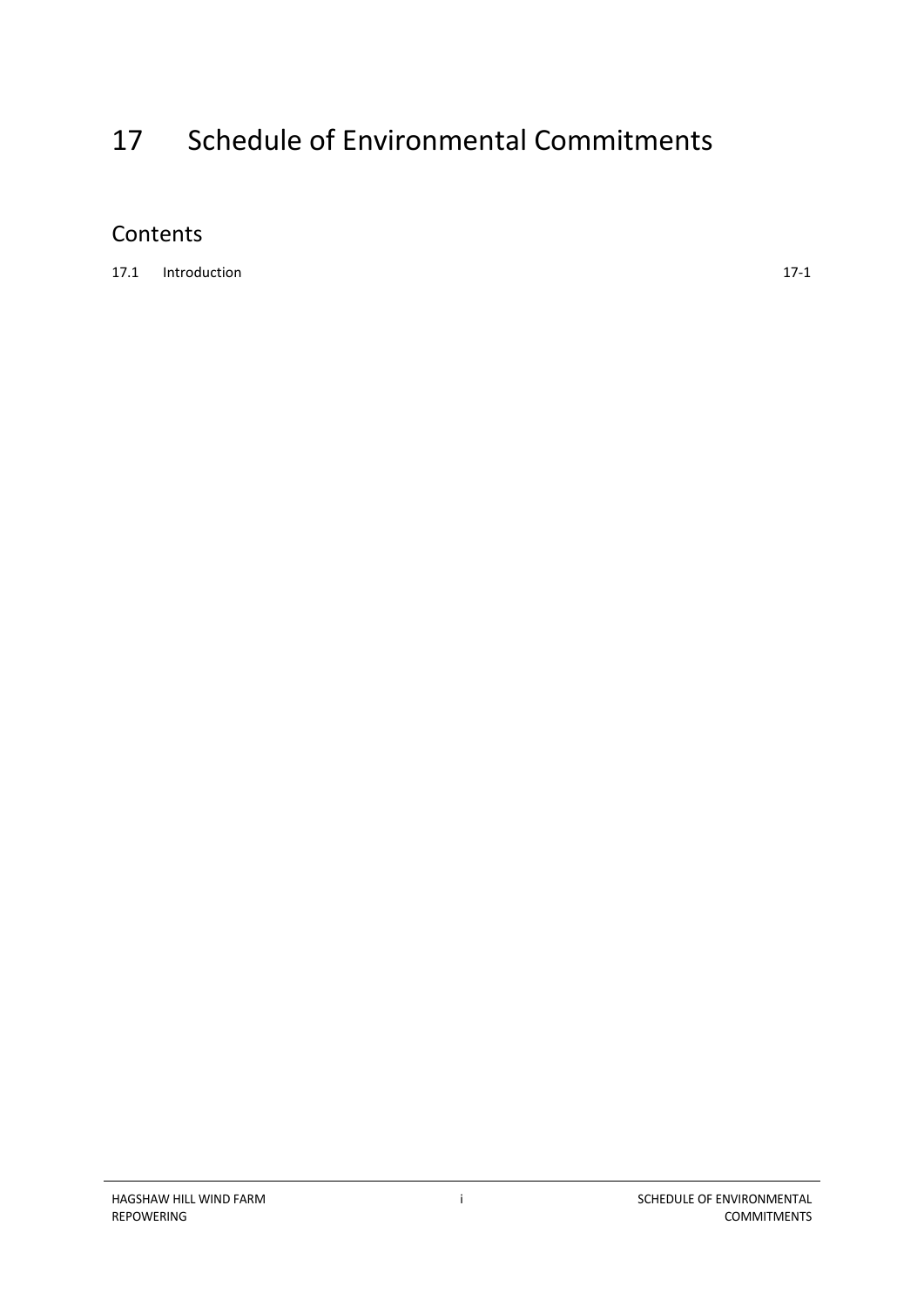This page is intentionally blank.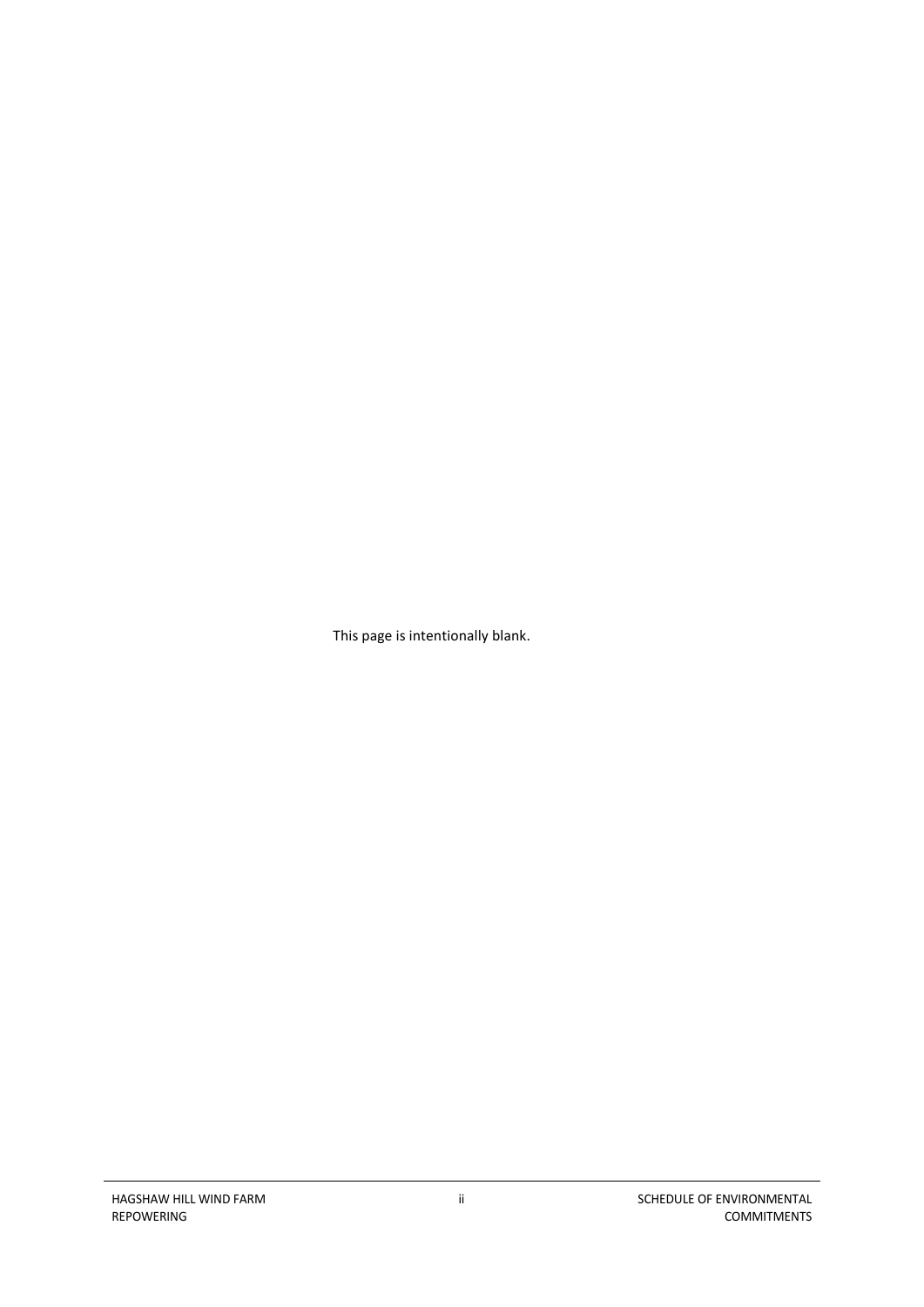## 17 Schedule of Environmental Commitments

#### <span id="page-2-0"></span>17.1 Introduction

- 17.1.1 Best practice in EIA recommends the use of a Schedule of Environmental Commitments, which can act as a quick reference for anyone interested in the mitigation measures to which the Applicant has committed to implementing and upon which the assessment of residual effects presented in this EIAR has been based. It will be utilised by the Applicant's design team throughout development of the detailed design, and the appointed Contractors will be required to allow for, and ultimately implement, each of the measures in this schedule as a minimum at the construction stage.
- 17.1.2 Table 17.1 presents a Schedule of Environmental Commitments for the Proposed Development, listed according to the relevant environmental topic area.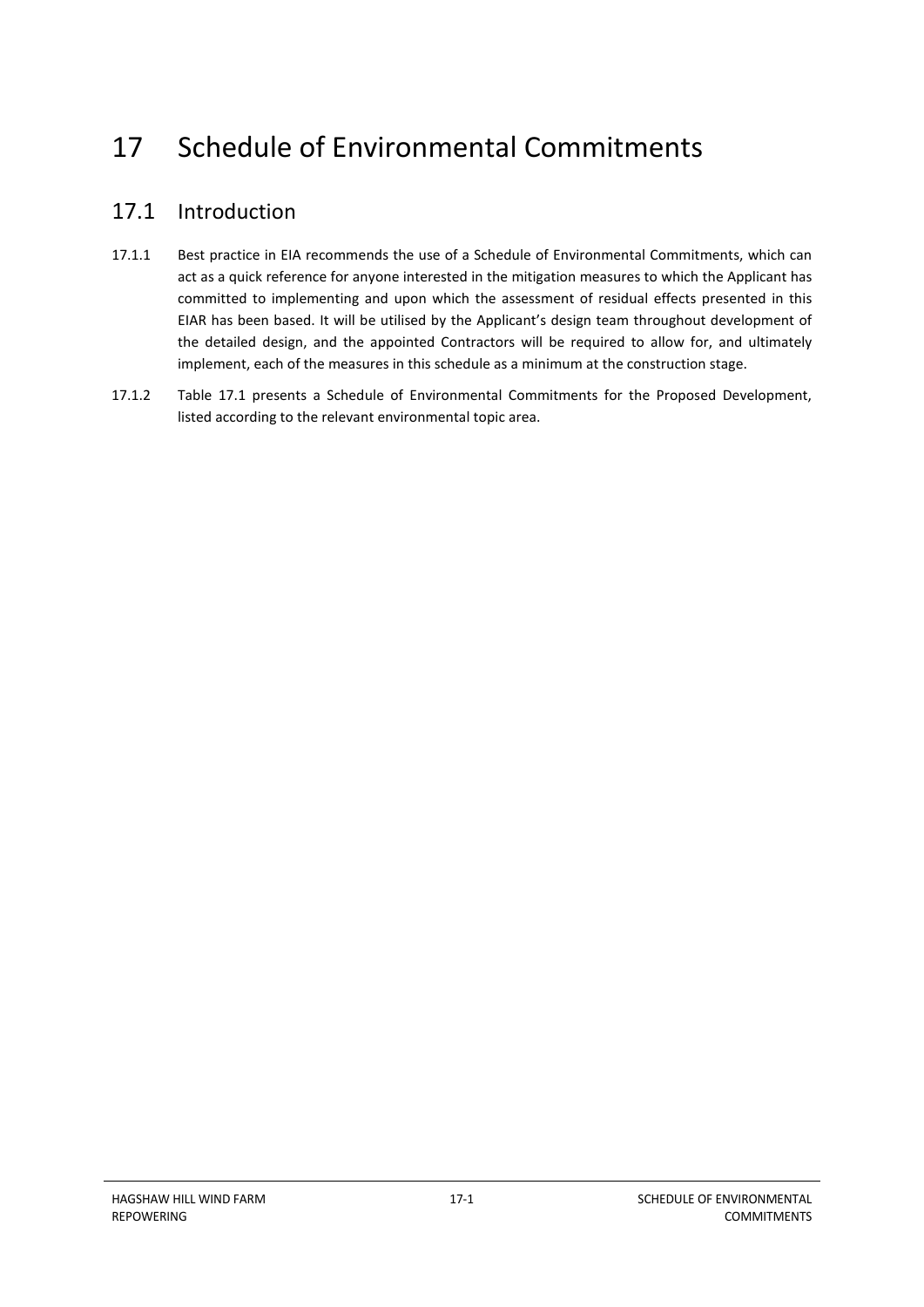#### **Table 17.1 - Schedule of Environmental Commitments**

| <b>Environmental Subject Area</b>             | <b>Environmental Commitment</b>                                                                                                                                                                                                                                                                                                                                                                                                                                                                                                                                       | <b>Timing</b>                               |
|-----------------------------------------------|-----------------------------------------------------------------------------------------------------------------------------------------------------------------------------------------------------------------------------------------------------------------------------------------------------------------------------------------------------------------------------------------------------------------------------------------------------------------------------------------------------------------------------------------------------------------------|---------------------------------------------|
| <b>The Proposed Development</b>               |                                                                                                                                                                                                                                                                                                                                                                                                                                                                                                                                                                       |                                             |
| Infrastructure                                | There will be a micro-siting allowance in all directions in respect of each turbine (50 m) hard-standing<br>(50 m), construction compounds (50m), turbine laydown area (50 m), substation (50m), watercourse<br>crossings and access track (50 m) in order to address any potential difficulties which may arise in the<br>event that pre-construction surveys identify unsuitable ground conditions or environmental<br>constraints. It is proposed that the final positioning of the infrastructure will be addressed through an<br>appropriately worded condition. | Pre-construction                            |
|                                               | The design of the substation and control room building is relatively flexible and where appropriate may<br>be clad in local materials to match in with the surroundings. Technology continues to develop in the<br>field of battery storage, therefore the design of that element of the compound is proposed to be<br>secured by an appropriately worded condition.                                                                                                                                                                                                  | Pre-construction                            |
|                                               | Detailed site investigations prior to construction will be carried out at the borrow pit search locations<br>to further confirm the rock type, rock characteristics and suitability, as well potential volumes to be<br>extracted from the search areas. Following construction, the borrow pit(s) will be restored and<br>reinstated to agreed profiles.                                                                                                                                                                                                             | Pre-construction /<br>Construction          |
| Meteorological monitoring<br>$\text{mast}(s)$ | It is proposed that the final positioning, height and aviation lighting requirements will be addressed<br>through an appropriately worded condition.                                                                                                                                                                                                                                                                                                                                                                                                                  | Pre-construction                            |
| Core Paths                                    | Paths will need to be temporarily diverted during construction. Temporary diversions will be put in<br>place for the construction period affecting each path section, with suitable alternatives clearly<br>signposted. It is proposed that details of temporary path diversions can be secured by an appropriately<br>worded condition.                                                                                                                                                                                                                              | Construction                                |
|                                               | Core Paths will all be retained and/or upgraded as part of the Proposed Development, and they will be<br>accessible throughout the operational life of the Proposed Development.                                                                                                                                                                                                                                                                                                                                                                                      | Operation                                   |
| Public roads                                  | Prior to construction, any required works to public roads will be undertaken, and appropriate highway<br>safety measures will be agreed with South Lanarkshire Council (SLC), Transport Scotland and Police<br>Scotland, with necessary signage or traffic control measures implemented throughout the construction<br>phase on the agreed basis.                                                                                                                                                                                                                     | Pre-construction and<br>pre-decommissioning |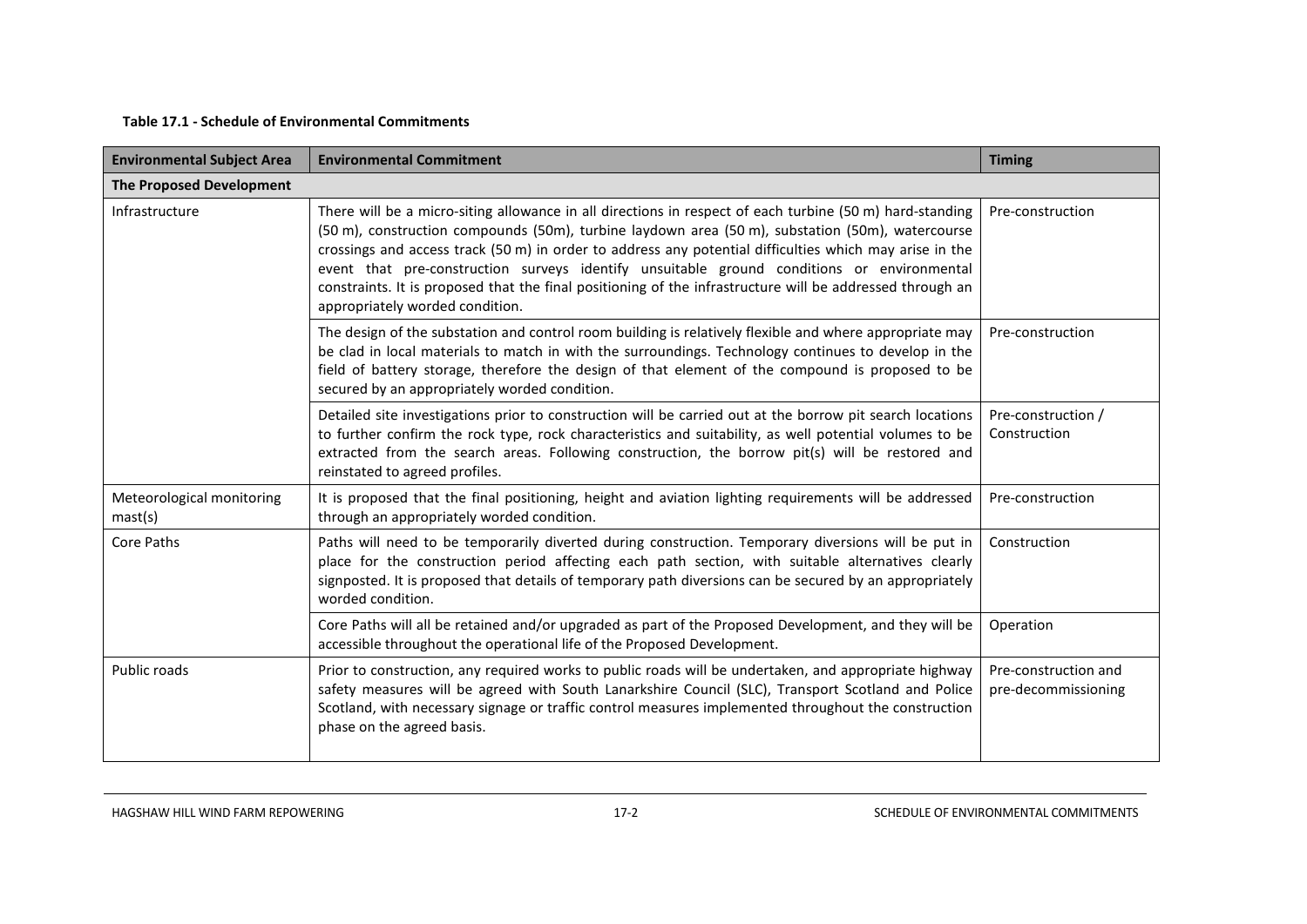| <b>Environmental Subject Area</b>                           | <b>Environmental Commitment</b>                                                                                                                                                                                                                                                                                                                                                                                                                                                                                                                                                                                                                                                                                                                                                                                                                                                                                                                                                                                                                                                                                                                                                                                                                                                                                                                                                                                                                                                                                                                                                                                                                                                                                                                                        | <b>Timing</b>                               |
|-------------------------------------------------------------|------------------------------------------------------------------------------------------------------------------------------------------------------------------------------------------------------------------------------------------------------------------------------------------------------------------------------------------------------------------------------------------------------------------------------------------------------------------------------------------------------------------------------------------------------------------------------------------------------------------------------------------------------------------------------------------------------------------------------------------------------------------------------------------------------------------------------------------------------------------------------------------------------------------------------------------------------------------------------------------------------------------------------------------------------------------------------------------------------------------------------------------------------------------------------------------------------------------------------------------------------------------------------------------------------------------------------------------------------------------------------------------------------------------------------------------------------------------------------------------------------------------------------------------------------------------------------------------------------------------------------------------------------------------------------------------------------------------------------------------------------------------------|---------------------------------------------|
| Drainage design                                             | A detailed drainage design will be undertaken and provided to SEPA and the Scottish Ministers prior to<br>construction.                                                                                                                                                                                                                                                                                                                                                                                                                                                                                                                                                                                                                                                                                                                                                                                                                                                                                                                                                                                                                                                                                                                                                                                                                                                                                                                                                                                                                                                                                                                                                                                                                                                | Pre-construction                            |
| <b>Construction Environmental</b><br>Management Plan (CEMP) | The Applicant shall produce the CEMP in consultation with the Scottish Ministers, SLC, SNH, SEPA,<br>WoSAS and Historic Environment Scotland prior to construction beginning.<br>The CEMP shall include, but not be limited to, the following subjects:<br>noise and vibration;<br>$\overline{\phantom{a}}$<br>dust and air pollution;<br>surface and ground water;<br>$\blacksquare$<br>ecology (including protection of habitats and species);<br>agriculture (including protection of livestock and land);<br>cultural heritage;<br>waste (construction and domestic);<br>pollution prevention strategy;<br>pollution incidence response (for both land and water); and<br>site operations (including maintenance of the construction compound, working hours and safety of<br>the public).<br>The Applicant shall provide the following for the above disciplines:<br>Details of the all the environmental mitigation which is described within the Schedule of<br>Environmental Commitments and how the Contractor will implement this mitigation and monitor<br>its implementation and effectiveness.<br>Details of how the Contractor will abide by the local and national legislative requirements e.g. CAR<br>$\blacksquare$<br>Regulations (Scottish Government, 2011).<br>Details of how the Contractor will implement and monitor construction best practice techniques<br>e.g. the control of noise and dust.<br>Details of a Waste Management Plan which will include opportunities to reduce and re-use waste<br>on site, recycling of waste which cannot be reused and disposal of waste to landfill.<br>Details on how the Contractor will liaise with the public and local landowners and how they will<br>respond to any queries and/or complaints. | Pre-construction and<br>pre-decommissioning |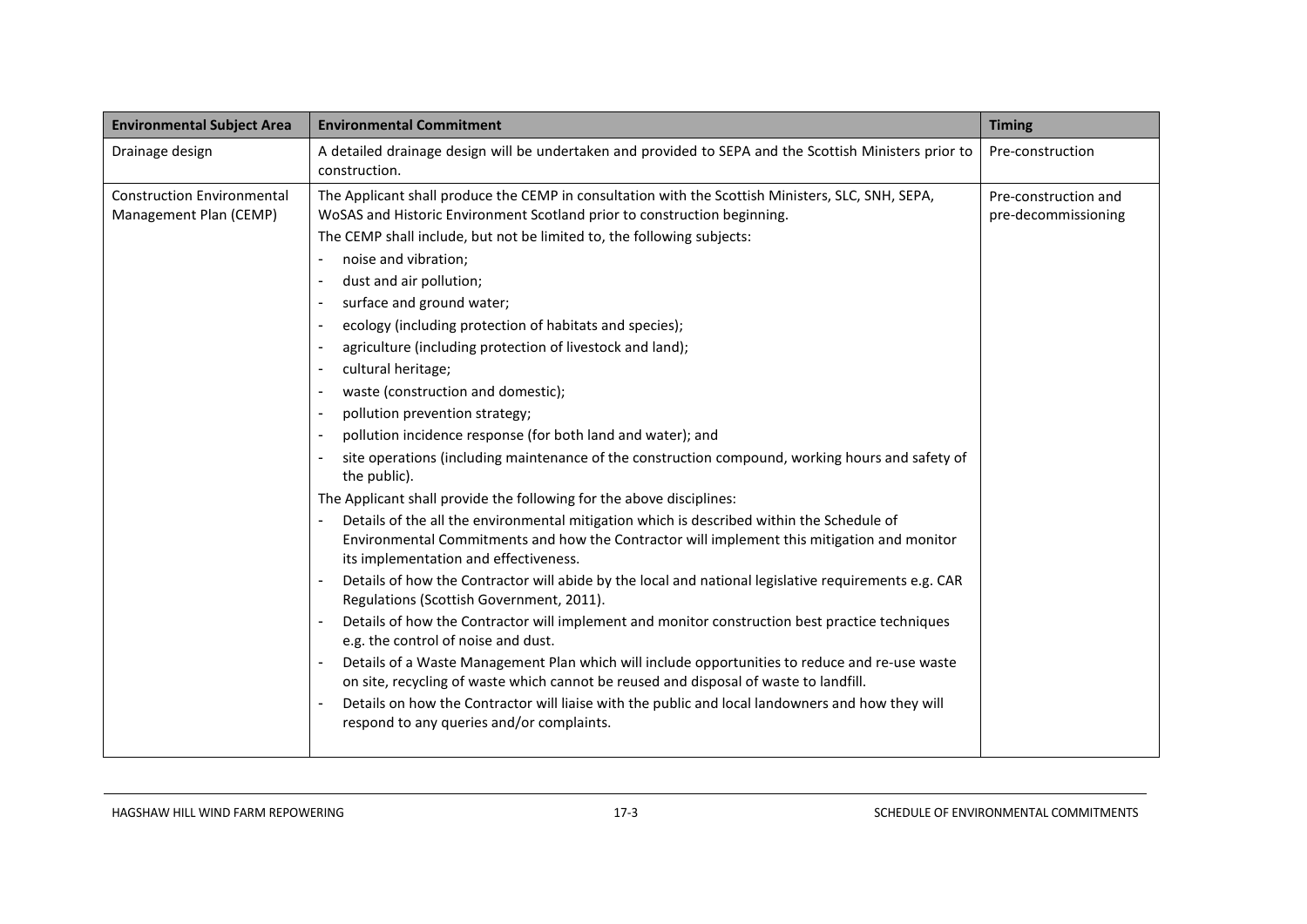| <b>Environmental Subject Area</b>                        | <b>Environmental Commitment</b>                                                                                                                                                                                                                                                                                                                                                                                                                                                                                                                                                                                                                                                                                                                                                                                      | <b>Timing</b>                               |
|----------------------------------------------------------|----------------------------------------------------------------------------------------------------------------------------------------------------------------------------------------------------------------------------------------------------------------------------------------------------------------------------------------------------------------------------------------------------------------------------------------------------------------------------------------------------------------------------------------------------------------------------------------------------------------------------------------------------------------------------------------------------------------------------------------------------------------------------------------------------------------------|---------------------------------------------|
|                                                          | The Contractor shall report on a regular basis to the Applicant on the implementation of the CEMP. The<br>Contractor shall amend and improve the CEMP as required throughout the construction and<br>decommissioning period.                                                                                                                                                                                                                                                                                                                                                                                                                                                                                                                                                                                         | Construction and<br>decommissioning         |
| <b>Construction Traffic</b><br>Management Plan (CTMP)    | The Applicant shall produce a CTMP in agreement with the Local Authority prior to access to site being<br>granted. The CTMP will detail the management of traffic to and from site, including abnormal loads and<br>daily workers commute. It shall also include mitigation for impacts to public transport, local private<br>access and public foot paths, cycle ways and bridleways where relevant. The Contractor and/or<br>Developer shall amend and improve the CTMP as required throughout the construction and<br>decommissioning period.                                                                                                                                                                                                                                                                     | Pre-construction and<br>pre-decommissioning |
| <b>Operation Environmental</b><br>Management Plan (OEMP) | The OEMP will be developed in consultation with SNH, SEPA and SLC and will include but not be limited<br>to:<br>details on the track, water crossings and turbine maintenance;<br>$\blacksquare$<br>the control and monitoring of noise;<br>$\blacksquare$<br>the control and monitoring of surface and groundwater;<br>a pollution prevention plan and a pollution incidence response plan;<br>$\blacksquare$<br>details of how the Developer will abide by the local and national legislative requirements e.g. The<br>Water Environment (Controlled Activities) (Scotland) Regulations 2011; and<br>a Species Protection Plan.                                                                                                                                                                                    | Pre-operation                               |
| <b>Public Access Strategy</b>                            | A range of public access and outdoor recreation opportunities also exist on the landholding that the<br>Applicant is keen to deliver as part of the Proposed Development, this includes:<br>Developing and enhancing the Public Access Strategy and Heritage Trail commitments for the<br>$\blacksquare$<br>Douglas West Wind Farm<br>Creating a Visitor Welcome Area, car parking, and some (initially) basic visitor facilities<br>$\overline{\phantom{a}}$<br>Design and implement a range of bike trails across the landholding<br>$\blacksquare$<br>A range of waymarked walking routes<br>$\blacksquare$<br>Signposting and visitor information about local cafes in Douglas and Coalburn<br>$\blacksquare$<br>Plans for promoting an Adventure Tourism offering around Douglas and Coalburn<br>$\blacksquare$ | Pre-Construction /<br>Operation             |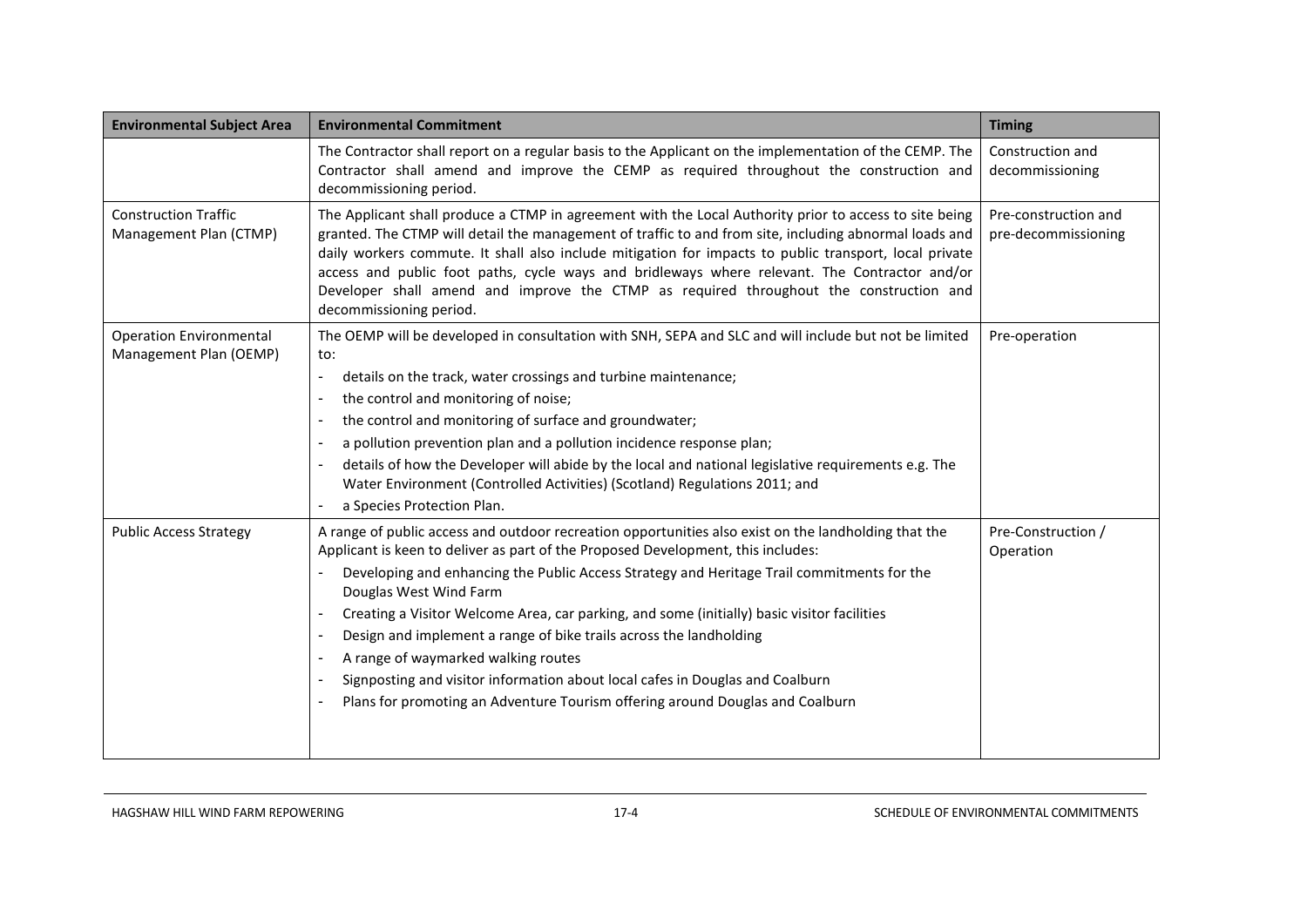| <b>Environmental Subject Area</b>                                                                                                                                                                                                                                                                                                                                  | <b>Environmental Commitment</b>                                                                                                                                                                                                                                                                                                                                                                                                                                                                                                                                                                                                                                                                                                                                                                                                                                                                                                                                                                                                                                                                                        | <b>Timing</b>  |
|--------------------------------------------------------------------------------------------------------------------------------------------------------------------------------------------------------------------------------------------------------------------------------------------------------------------------------------------------------------------|------------------------------------------------------------------------------------------------------------------------------------------------------------------------------------------------------------------------------------------------------------------------------------------------------------------------------------------------------------------------------------------------------------------------------------------------------------------------------------------------------------------------------------------------------------------------------------------------------------------------------------------------------------------------------------------------------------------------------------------------------------------------------------------------------------------------------------------------------------------------------------------------------------------------------------------------------------------------------------------------------------------------------------------------------------------------------------------------------------------------|----------------|
| <b>Landscape and Visual</b>                                                                                                                                                                                                                                                                                                                                        |                                                                                                                                                                                                                                                                                                                                                                                                                                                                                                                                                                                                                                                                                                                                                                                                                                                                                                                                                                                                                                                                                                                        |                |
| The primary mitigation adopted in relation to the Proposed Development is embedded within the design of the Proposed Development and relates to the<br>consideration that was given to avoiding and minimising landscape and visual effects during the evolution of the Proposed Development layout.                                                               |                                                                                                                                                                                                                                                                                                                                                                                                                                                                                                                                                                                                                                                                                                                                                                                                                                                                                                                                                                                                                                                                                                                        |                |
| Mitigation through Design                                                                                                                                                                                                                                                                                                                                          | The design rationale adopted included:<br>avoid inconsistent turbine spacing, to minimise visual confusion and ensure a balanced /<br>compact array from key views.<br>a review of whether turbines of 200 m could be accommodated at the site in a manner which<br>would not be out of context with the overarching characteristics of the landscape.<br>appropriate offsets from all properties and settlements, have been maintained to ensure that<br>no property would experience an overbearing visual impact such that it became an<br>unattractive place to live.<br>alignment of the Proposed Development turbines with the existing Hagshaw Hill Extension,<br>and other operational and consented turbines to ensure that the Proposed Development<br>would appear as part of a harmonious overall array in key views.<br>taking all other engineering and environmental constraints into account.<br>$\blacksquare$<br>considering the layout of other structures and ancillary features of the Proposed Development<br>$\overline{\phantom{a}}$<br>to utilise existing infrastructure as far as possible. | Pre-Submission |
| Visual mitigation during<br>operation                                                                                                                                                                                                                                                                                                                              | The turbines would be painted an off white colour with a low reflectivity semi-matt finish (or similar as<br>agreed with the Local Planning Authority (LPA)), widely regarded to be the least intrusive in the<br>landscape when seen against the sky in a host of weather conditions typically experienced within the<br>UK.                                                                                                                                                                                                                                                                                                                                                                                                                                                                                                                                                                                                                                                                                                                                                                                          | Operation      |
| <b>Recreational Enhancement</b>                                                                                                                                                                                                                                                                                                                                    | Substantial investment is proposed in recreational enhancements across the Proposed Development<br>site. This will be secured through development of a Public Access Strategy which seeks to facilitate the<br>local community's aspirations to create an Adventure Tourism destination at junction 11 of the M74<br>which utilises local wind farm assets.                                                                                                                                                                                                                                                                                                                                                                                                                                                                                                                                                                                                                                                                                                                                                            | Operation      |
| <b>Ecology and Nature Conservation</b>                                                                                                                                                                                                                                                                                                                             |                                                                                                                                                                                                                                                                                                                                                                                                                                                                                                                                                                                                                                                                                                                                                                                                                                                                                                                                                                                                                                                                                                                        |                |
| Design mitigation is incorporated into the layout of the infrastructure and includes various ecological constraints in order that effects were avoided/minimised from<br>the outset. This involved:<br>. a minimum 50 m buffer for any infrastructure or construction activity around all watercourses, except where a minimum number of watercourse crossings are |                                                                                                                                                                                                                                                                                                                                                                                                                                                                                                                                                                                                                                                                                                                                                                                                                                                                                                                                                                                                                                                                                                                        |                |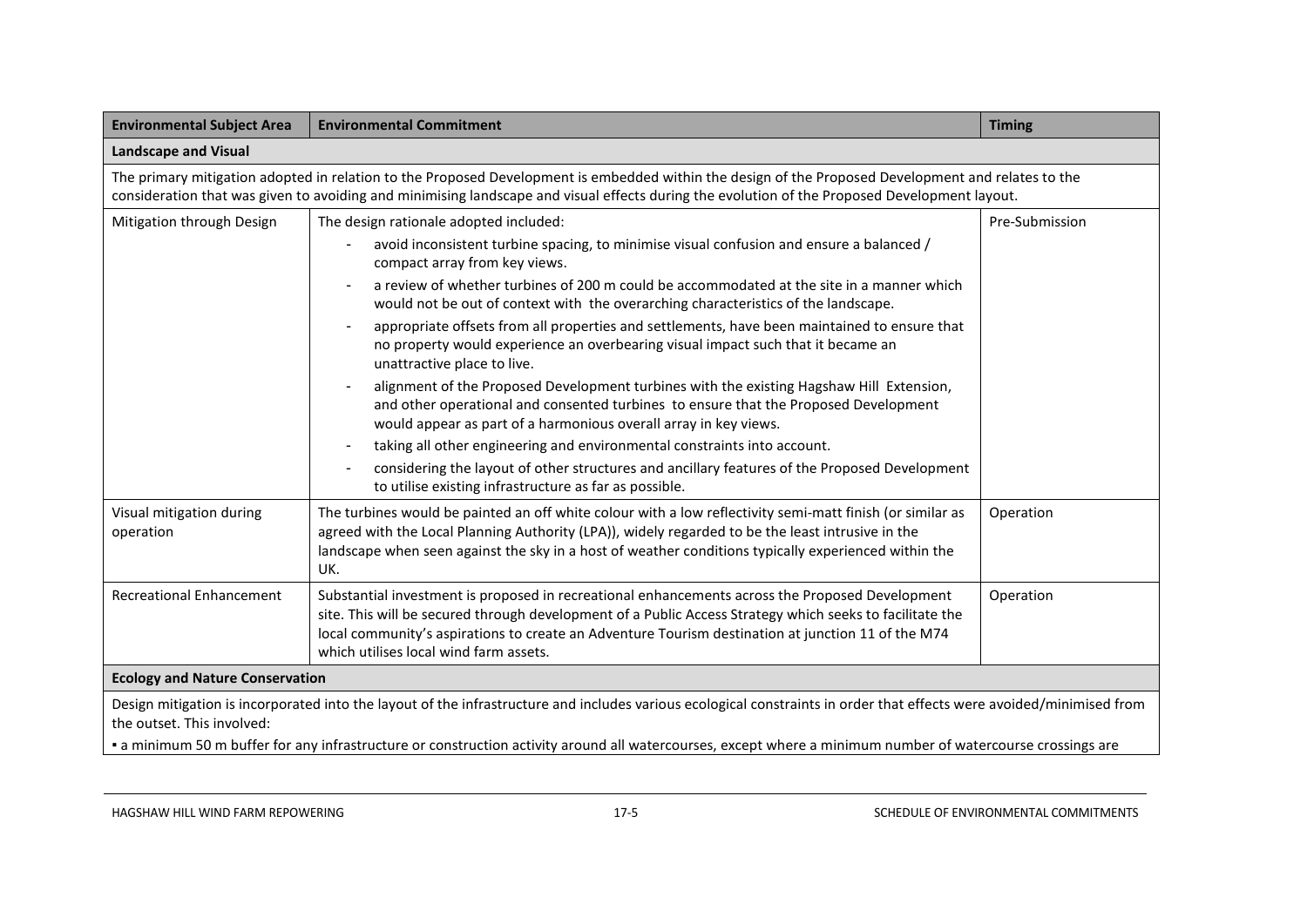| <b>Environmental Subject Area</b>                                                                             | <b>Environmental Commitment</b>                                                                                                                                                                                                                                                                                                                                                                                                                                                          | <b>Timing</b>                               |
|---------------------------------------------------------------------------------------------------------------|------------------------------------------------------------------------------------------------------------------------------------------------------------------------------------------------------------------------------------------------------------------------------------------------------------------------------------------------------------------------------------------------------------------------------------------------------------------------------------------|---------------------------------------------|
| required to minimise effects on associated habitats and protected species;                                    |                                                                                                                                                                                                                                                                                                                                                                                                                                                                                          |                                             |
| · avoidance of blanket bog habitat for the location of turbines and infrastructure as far as practicable; and |                                                                                                                                                                                                                                                                                                                                                                                                                                                                                          |                                             |
|                                                                                                               | . avoidance of areas of potentially high GWDTEs for infrastructure as far as practicable.                                                                                                                                                                                                                                                                                                                                                                                                |                                             |
| General                                                                                                       | Arrangements for pre-construction ecological surveys will be conducted within 6 months of<br>construction commencement and will be set out in the CEMP. The CEMP will be agreed with relevant<br>statutory consultees prior to the commencement of construction.                                                                                                                                                                                                                         | Pre-construction and<br>pre-decommissioning |
| Watercourses                                                                                                  | Pollution prevention mitigation measures and arrangements for ecological monitoring during<br>construction shall also be set out in the CEMP. The CEMP will be implemented across the whole site<br>during construction. These measures shall be designed in order that the watercourses on site (and<br>those into which the site discharges) are protected against pollution. These aspects of the CEMP will be<br>monitored by a suitably qualified Ecological Clerk of Works (ECoW). | Construction                                |
|                                                                                                               | The ECoW will also be required to advise and supervise, where appropriate, and will have the power to<br>stop works at any stage should it be deemed necessary. The ECoW will provide tool box talks on the<br>ecological sensitivities within the site to all site personnel prior to them commencing work.                                                                                                                                                                             | Pre-construction,<br>Construction           |
| Disturbance reduction /<br><b>Mammal Protection</b>                                                           | Good practice measures will be implemented throughout the construction phases in order to minimise<br>the risks associated with a construction site on all wild animals in line with SNH guidance.                                                                                                                                                                                                                                                                                       | Construction                                |
|                                                                                                               | The Species Protection Plan (SPP) will be agreed with the Local Authority, in consultation with SNH, and<br>agreed prior to construction commencement. The SPP will include measures to protect and reduce<br>disturbance to species on site                                                                                                                                                                                                                                             | Pre-construction and<br>construction        |
| Mitigation through<br>enhancement during<br>operation                                                         | The CEMP will contain provisions such as ecological monitoring that will be undertaken throughout the<br>operational phase of the Proposed Development. Maintenance operations will follow the same safety<br>and environmental procedures as for the construction phase.                                                                                                                                                                                                                | Operation                                   |
| Mitigation during<br>decommissioning                                                                          | Mitigation measures proposed for the construction phase of the Proposed Development will also be<br>implemented for the decommissioning phase. These measures will be agreed with the planning<br>authority as part of the CEMP approval process.                                                                                                                                                                                                                                        | Decommissioning                             |
| <b>Ornithology</b>                                                                                            |                                                                                                                                                                                                                                                                                                                                                                                                                                                                                          |                                             |
| Mitigation during pre-<br>construction                                                                        | A CEMP will be agreed prior to construction commencing. This will be agreed with the Scottish<br>Ministers and relevant statutory consultees. The CEMP will include details of mitigation, good practice<br>construction methods, pollution prevention measures, compliance with ecological legislation and                                                                                                                                                                              | Pre-construction                            |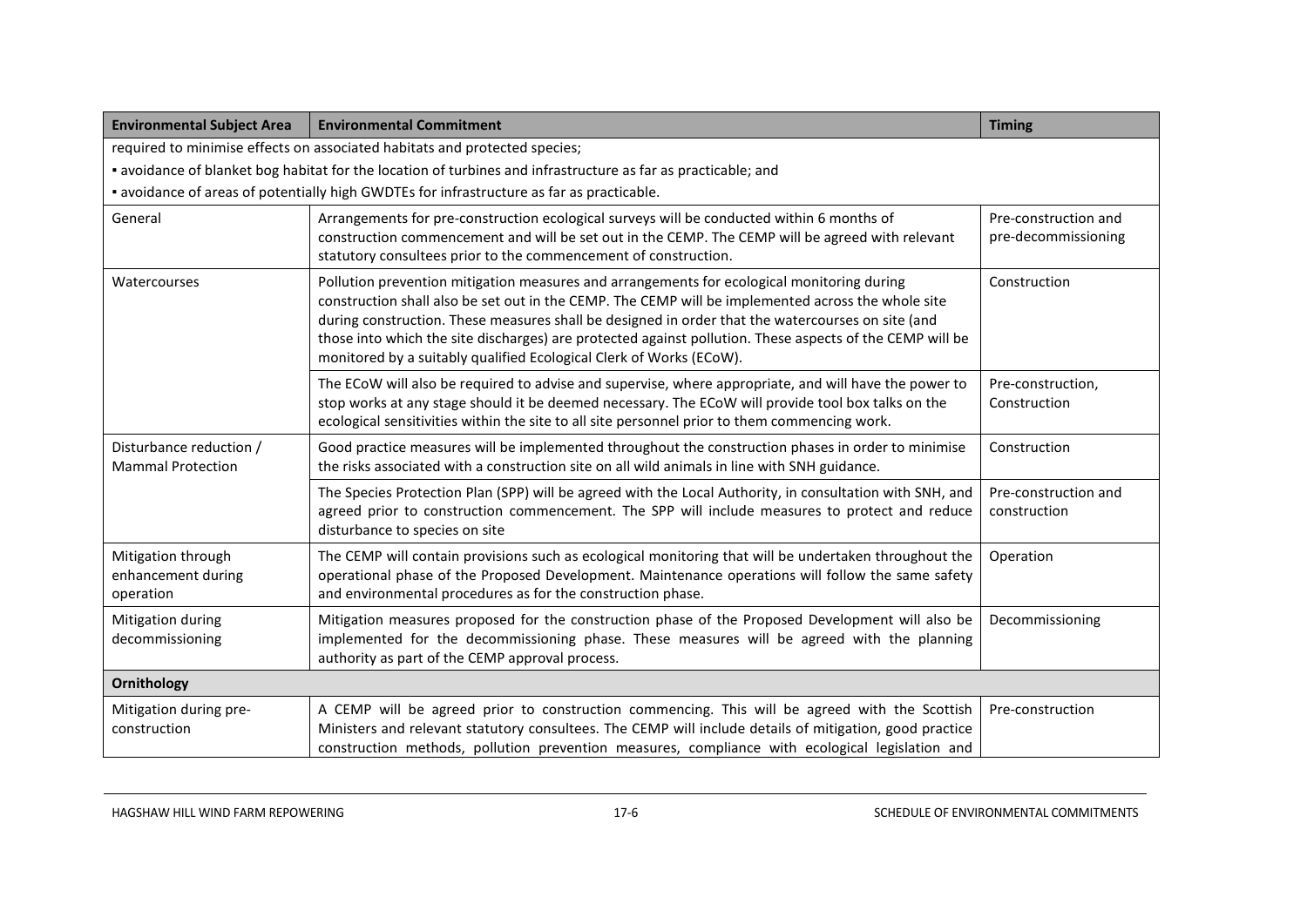| <b>Environmental Subject Area</b>          | <b>Environmental Commitment</b>                                                                                                                                                                                                                                                                                                                                                                                                                                                                                                | <b>Timing</b>    |
|--------------------------------------------|--------------------------------------------------------------------------------------------------------------------------------------------------------------------------------------------------------------------------------------------------------------------------------------------------------------------------------------------------------------------------------------------------------------------------------------------------------------------------------------------------------------------------------|------------------|
|                                            | protection of biodiversity.                                                                                                                                                                                                                                                                                                                                                                                                                                                                                                    |                  |
|                                            | As part of the CEMP, a Breeding Bird Protection Plan (BBPP) will be produced and will be approved by<br>the planning authority in consultation with SNH prior to implementation. The BBPP will detail the<br>procedures to be followed to ensure reasonable precautions are taken to avoid disturbance to breeding<br>birds on the Proposed Development site. Likely measures may include, but will not be limited to,<br>appropriate buffer distances from confirmed nest sites, toolbox talks and ornithological monitoring. | Pre-construction |
| <b>Noise</b>                               |                                                                                                                                                                                                                                                                                                                                                                                                                                                                                                                                |                  |
| <b>Construction Noise</b>                  | Control of working hours and best working practices to be implementation during construction.                                                                                                                                                                                                                                                                                                                                                                                                                                  | Construction     |
| <b>Operational Noise</b>                   | Operational monitoring will be agreed with SLC as required, to ensure compliance with noise limits<br>imposed by planning conditions, with the option of selective constraint of turbine operation, if found to<br>be a requirement.                                                                                                                                                                                                                                                                                           | Operation        |
| <b>Historic Environment</b>                |                                                                                                                                                                                                                                                                                                                                                                                                                                                                                                                                |                  |
| Mitigation during<br>construction          | An archaeological watching brief be maintained during all ground-breaking work in the south of the site<br>and along the access track. The watching brief will ensure that any impacts on recorded features is<br>subject to appropriate levels of mitigation, while allowing for the identification of any previously<br>unrecorded archaeological sites and ensuring these are appropriately recorded during site works.                                                                                                     | Construction     |
|                                            | Prior to site works commencing, toolbox talks will be delivered to the appointed contractors. As a<br>minimum, this will discuss specific historical and archaeological issues identified during the Cultural<br>Heritage Assessment, including the location of heritage assets, buffer zones, areas requiring specific<br>mitigation and potential for unrecorded archaeological features to survive in areas of the site.                                                                                                    | Construction     |
|                                            | The exact scope of mitigation works will be agreed with WoSAS in advance of development. Proposals<br>would be completed in line with a Written Scheme of Investigation (WSI) submitted to WoSAS for<br>approval. The WSI outlines the methods and standards to be adhered to by the archaeological<br>contractor. All works will be completed in accordance with Guidance Documents produced by the<br>Chartered Institute for Archaeologists.                                                                                | Construction     |
| <b>Hydrology, Hydrogeology and Geology</b> |                                                                                                                                                                                                                                                                                                                                                                                                                                                                                                                                |                  |
| Mitigation during pre-<br>construction     | In order to determine the ground and groundwater conditions across the site, pre-construction site<br>investigations will be conducted. These investigations will focus on areas where construction is<br>proposed to be undertaken and will allow the turbines and the associated infrastructure to be micro-                                                                                                                                                                                                                 | Pre-construction |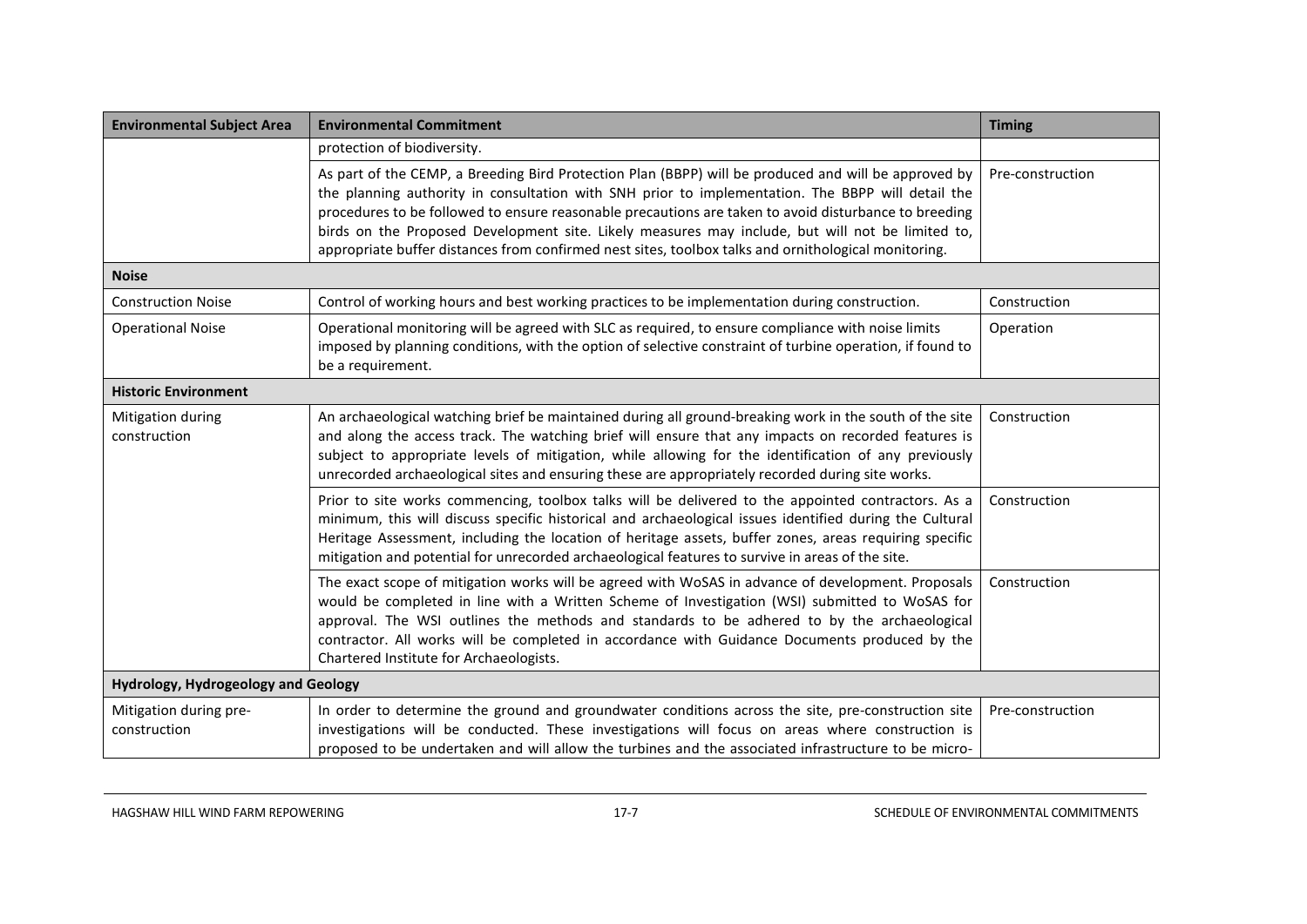| <b>Environmental Subject Area</b> | <b>Environmental Commitment</b>                                                                                                                                                                                                                                                                                                                                                                               | <b>Timing</b>    |
|-----------------------------------|---------------------------------------------------------------------------------------------------------------------------------------------------------------------------------------------------------------------------------------------------------------------------------------------------------------------------------------------------------------------------------------------------------------|------------------|
|                                   | sited away from unsuitable areas, such as areas of contamination or where there are significant<br>groundwater flows.                                                                                                                                                                                                                                                                                         |                  |
|                                   | The material contained in the bing, proposed as a potential source of construction materials, will be<br>subject to appropriate environmental and geotechnical testing as agreed with SLC and SEPA to confirm<br>its suitability prior to excavation and use. Should elevated contaminant concentrations be identified,<br>representing a risk to water environment receptors, the material will not be used. | Pre-construction |
|                                   | The pre-construction site investigations and observations during construction, will inform micro-siting<br>in areas where highly localised peat has been identified. If the identified small areas of deep peat can<br>be entirely avoided through micro-siting, this will be the preferred option. Any peat identified in the<br>borrow pit search areas will be avoided for actual borrow pit excavation    | Construction     |
|                                   | Where it is not possible to avoid routing tracks over localised areas of peat, it is considered that the<br>areas in question are so small that floating tracks would be unwarranted. There may therefore be a<br>requirement for localised excavation of peat at these locations, to be re-used on site as set out in the<br>Outline Peat Management Plan.                                                   | Construction     |
| Mitigation during<br>construction | The appointed Contractor will undertake pre-construction baseline water quality sampling and analysis<br>at the Poniel Water, Shiel Burn, Longhill Burn and Alder Burn and implement a programme of regular<br>monitoring and analysis of the water quality of the watercourses throughout the construction period.                                                                                           | Construction     |
|                                   | With specific reference to the SEPA 'Guidelines for Water Pollution Prevention from Civil Engineering<br>Contracts' and 'Special Requirements', the Contractor will produce a CEMP prior to the commencement<br>of operations which contains a construction method statement that includes:                                                                                                                   | Pre-construction |
|                                   | a detailed breakdown of the phasing of construction activities;<br>$\bullet$                                                                                                                                                                                                                                                                                                                                  |                  |
|                                   | a pollution risk assessment of the Site and the proposed activities;<br>$\bullet$                                                                                                                                                                                                                                                                                                                             |                  |
|                                   | identification of all Controlled Waters that may be affected by the works and temporary discharge<br>$\bullet$<br>points to these watercourses;                                                                                                                                                                                                                                                               |                  |
|                                   | planning and design of appropriate pollution control measures during earthworks and construction<br>$\bullet$<br>management of the pollution control system, including dewatering of excavations away from<br>watercourses;                                                                                                                                                                                   |                  |
|                                   | contingency planning and emergency procedures; and<br>$\bullet$                                                                                                                                                                                                                                                                                                                                               |                  |
|                                   | ongoing monitoring of construction procedures to ensure management of risk is maintained.<br>$\bullet$                                                                                                                                                                                                                                                                                                        |                  |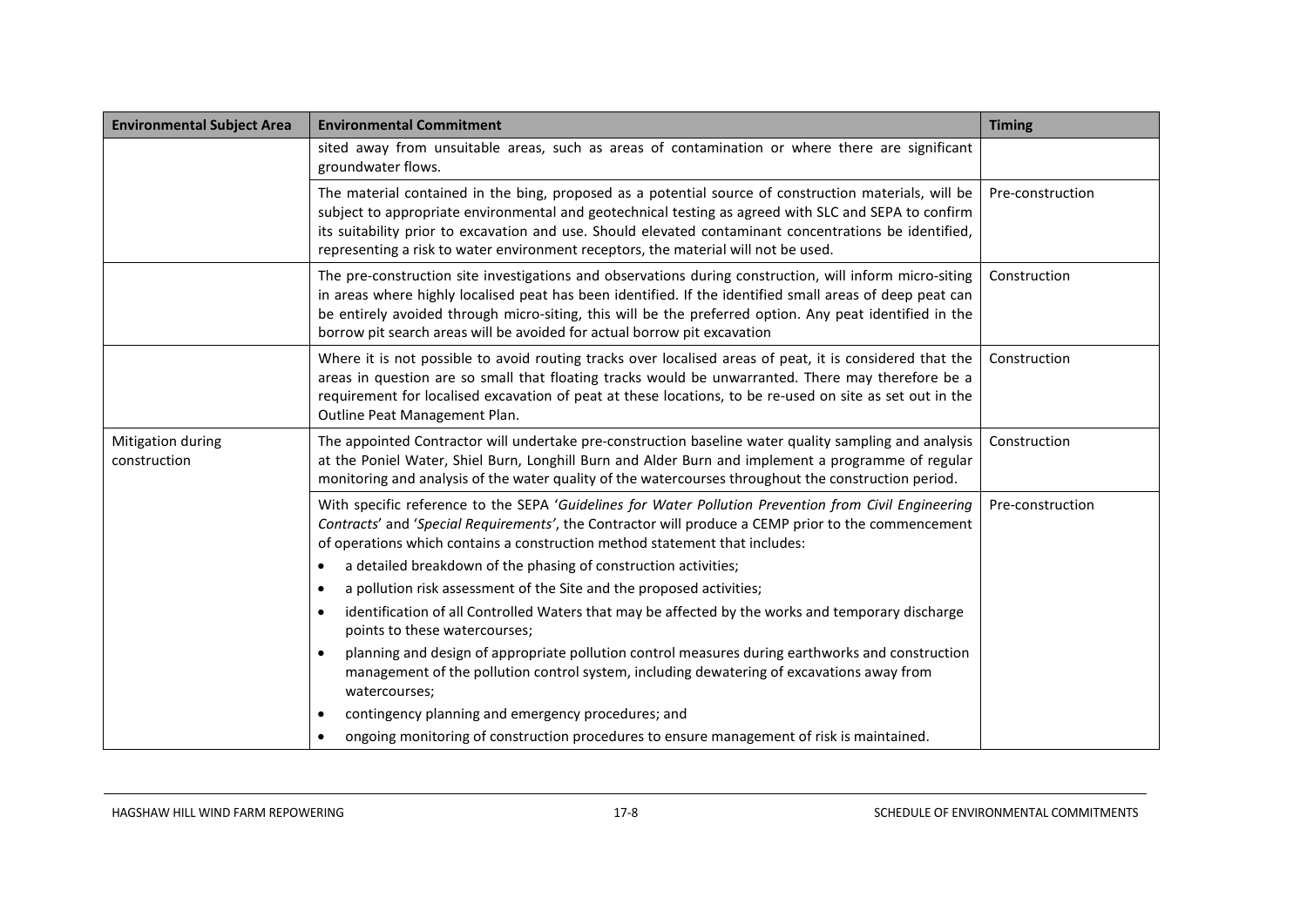| <b>Environmental Subject Area</b> | <b>Environmental Commitment</b>                                                                                                                                                                                                                                                                                                                                                                                                                                                                                                                                                                                         | <b>Timing</b>                       |
|-----------------------------------|-------------------------------------------------------------------------------------------------------------------------------------------------------------------------------------------------------------------------------------------------------------------------------------------------------------------------------------------------------------------------------------------------------------------------------------------------------------------------------------------------------------------------------------------------------------------------------------------------------------------------|-------------------------------------|
|                                   | All earth moving works or similar operations will be carried out in accordance with BSI Code of Practice<br>for Earth Works BS6031:1981.                                                                                                                                                                                                                                                                                                                                                                                                                                                                                | Construction                        |
|                                   | All watercourse crossings and site discharges will be regulated under the CAR licensing regime and all<br>necessary licences will be sought from SEPA prior to the commencement of any operations on site.                                                                                                                                                                                                                                                                                                                                                                                                              | Pre-construction                    |
|                                   | All concrete batching activities will be undertaken a minimum of 30 m from any watercourse or surface<br>drain to minimise the risk of runoff entering a watercourse. The concrete batching area will have a<br>contained facility for washing out and cleaning of concrete batching plant.                                                                                                                                                                                                                                                                                                                             | Construction                        |
|                                   | While it is acknowledged that best practice to minimise run-off would be to undertake construction and<br>dismantling during the driest period of the year, given the location of the Proposed Development site in<br>South Lanarkshire, there are likely to be significant periods of rainfall throughout the year. Therefore,<br>site management will check the local weather forecast daily and prime all site staff to ensure that<br>everyone is aware of their responsibilities to maintain the pollution control system during wet weather<br>or suspend sensitive operations during adverse weather conditions. | Construction and<br>decommissioning |
|                                   | Where topography dictates that working platforms are needed, these will be formed to ensure that<br>surface water drains away from watercourses.                                                                                                                                                                                                                                                                                                                                                                                                                                                                        | Construction                        |
|                                   | All fuel and other chemicals will be stored in accordance with best practice procedures, including being<br>kept within a designated fuelling site located at a safe distance from existing watercourses and in<br>appropriate impermeable bunded containers/areas, which will be defined within the CEMP. These will<br>be designed to capture any leakage, whether from a tank or from associated equipment such as filling<br>and off-take points, sighting gauges etc., all of which will be located within the bund.                                                                                               | Construction                        |
|                                   | Oil booms and soakage pads will be maintained in all work areas and spill kits kept in all vehicles to<br>enable a rapid and effective response to any accidental spillage or discharge. All construction staff will<br>be trained in the effective use of this equipment.                                                                                                                                                                                                                                                                                                                                              | Construction                        |
|                                   | Construction vehicles and plant will be regularly maintained and all maintenance, fuelling and vehicle<br>washing will be undertaken on appropriate impermeable surfaces away from watercourses in order to<br>minimise risks of leaks to soil and surface waters.                                                                                                                                                                                                                                                                                                                                                      | Construction                        |
|                                   | The temporary concrete batching area on site will have a micro-siting allowance of 50m in all<br>directions. The Contractor will develop a method statement to address the batching, transport,<br>transfer, handling and pouring of liquid concrete at foundations in order to minimise risks of spillage to<br>soil and surface waters.                                                                                                                                                                                                                                                                               | Construction                        |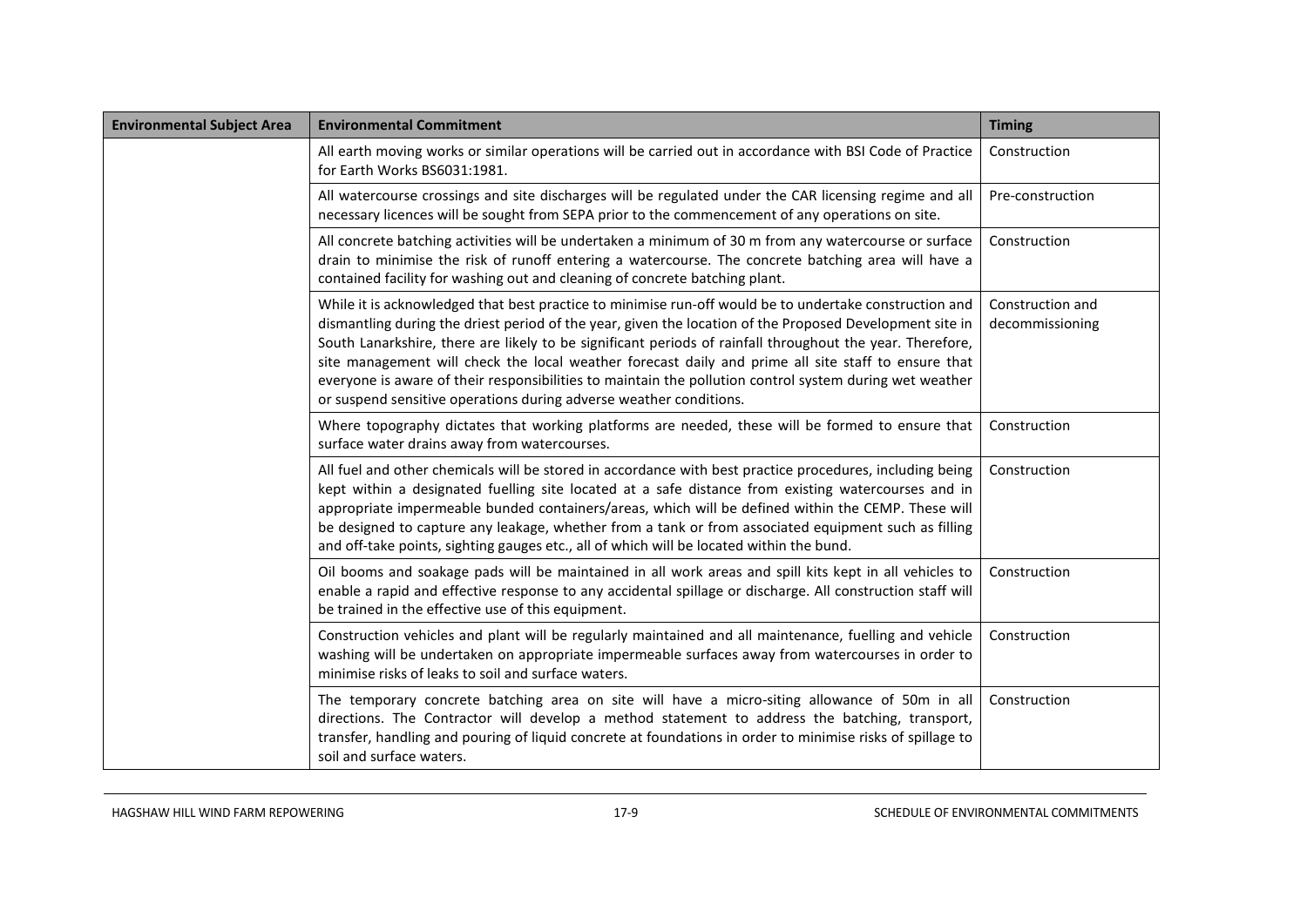| <b>Environmental Subject Area</b> | <b>Environmental Commitment</b>                                                                                                                                                                                                                                                                                                                                                                                                                                                                                                                                                                          | <b>Timing</b> |
|-----------------------------------|----------------------------------------------------------------------------------------------------------------------------------------------------------------------------------------------------------------------------------------------------------------------------------------------------------------------------------------------------------------------------------------------------------------------------------------------------------------------------------------------------------------------------------------------------------------------------------------------------------|---------------|
|                                   | Cement, grout and unset concrete will not be allowed to enter the water environment. No operations<br>involving concrete transfer between vehicles or into vehicles will take place within 30 m of<br>watercourses and waterbodies.                                                                                                                                                                                                                                                                                                                                                                      | Construction  |
|                                   | All vehicles used for delivery of concrete will only be washed out at locations to be agreed with SEPA.<br>Excess concrete or wash-out liquid will not be discharged to drains or watercourses on site or at<br>compounds. Drainage from washout facilities will be collected and treated or removed to an<br>appropriate treatment point/licensed disposal site.                                                                                                                                                                                                                                        | Construction  |
|                                   | The requirement for dewatering will be minimised in all locations by timely and efficient excavation of<br>the foundation void and subsequent concrete pouring and backfilling.                                                                                                                                                                                                                                                                                                                                                                                                                          | Construction  |
|                                   | During the construction phase, construction staff will be instructed to maintain a sufficient distance<br>from the burns located on site in order to ensure there is no incursion towards the burn.                                                                                                                                                                                                                                                                                                                                                                                                      | Construction  |
|                                   | Where the required bottomless arch culvert crossings are being constructed, foundations will be set<br>back to prevent impact on the integrity of the banking of watercourses. Detailed design will be included<br>within a Construction Method Statement to be agreed with SLC and SEPA and detailed watercourse<br>crossing designs will be regulated under the CAR licensing regime.                                                                                                                                                                                                                  | Construction  |
|                                   | Welfare facilities will either connect directly to the foul sewer, self-contained storage tanks or to a<br>septic tank, subject to approval from Scottish Water and SEPA.                                                                                                                                                                                                                                                                                                                                                                                                                                | Construction  |
|                                   | If self-contained or septic tanks are to be used, these will be maintained and emptied on a regular basis<br>by a suitably licensed contractor.                                                                                                                                                                                                                                                                                                                                                                                                                                                          | Construction  |
| Mitigation during operation       | Prior to construction, a detailed Drainage Strategy (DS) will be developed and agreed with SEPA and<br>SLC. The DS will detail the site drainage design, including the type of surface to be used for the access<br>track, the soft engineering and habitat enhancement measures proposed to slow surface water flows<br>and any necessary ponds, swales, cross drains and bunds, to ensure that runoff from hard surfaces will<br>be controlled. The DS will also detail the dimensions of any proposed pipe culverts for watercourse<br>crossings which will be designed to maintain continuous flows. | Operation     |
|                                   | Prior to construction, detailed design for the watercourse crossings, and the requirements for CAR<br>authorisations or licences will be agreed with SEPA in order to ensure that fluvial geomorphological<br>impacts are minimised during operation.                                                                                                                                                                                                                                                                                                                                                    | Operation     |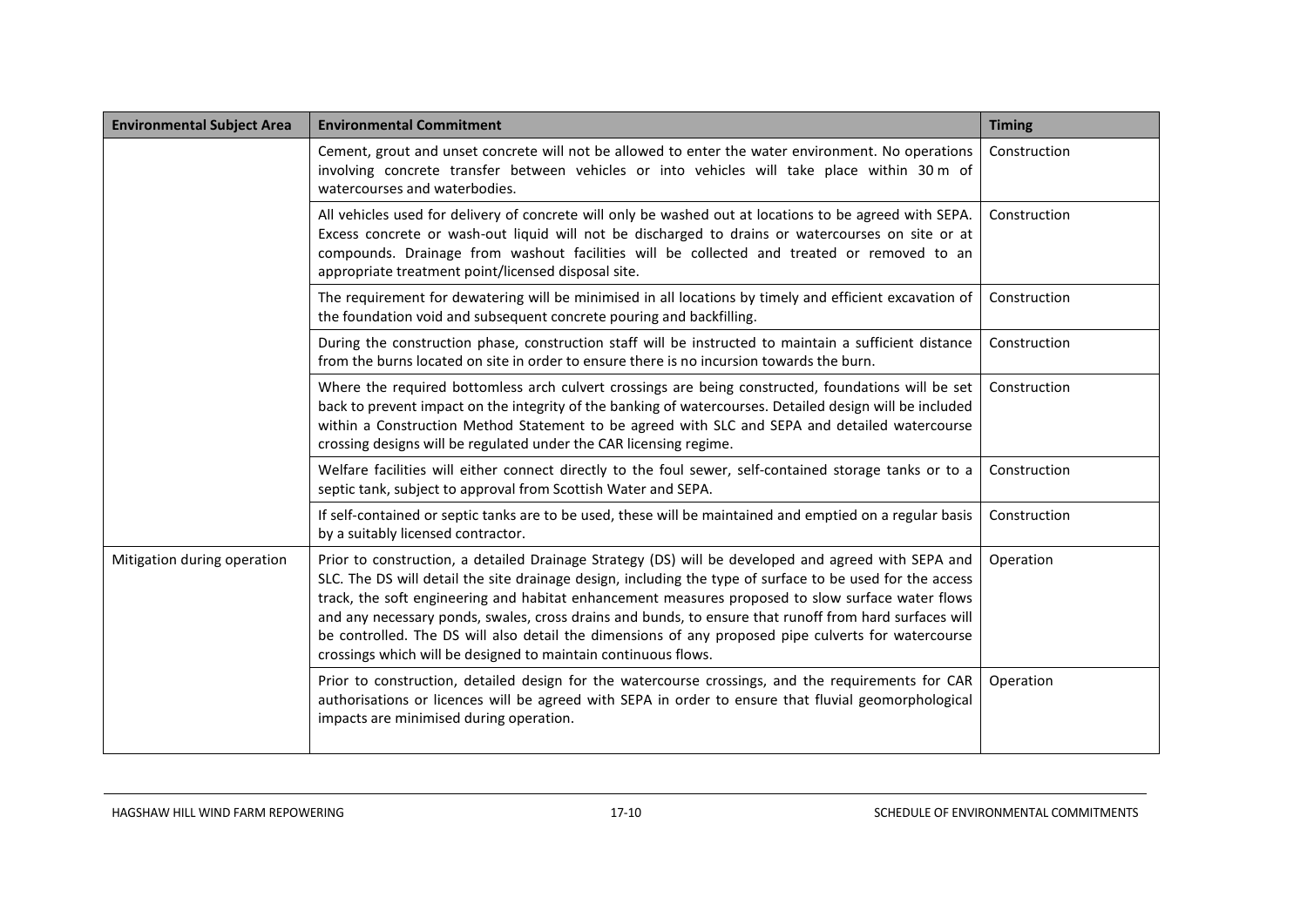| <b>Environmental Subject Area</b>                               | <b>Environmental Commitment</b>                                                                                                                                                                                                                                                                                 | <b>Timing</b>                    |
|-----------------------------------------------------------------|-----------------------------------------------------------------------------------------------------------------------------------------------------------------------------------------------------------------------------------------------------------------------------------------------------------------|----------------------------------|
| <b>Traffic and Transport</b>                                    |                                                                                                                                                                                                                                                                                                                 |                                  |
| Mitigation and monitoring<br>measures for construction<br>phase | Even though the predicted impacts arising from the development have been assessed as being<br>negligible, the following measures have been identified as good practice in terms of construction<br>management in order to help minimise the impacts from the construction phase of the Proposed<br>Development: | Construction                     |
|                                                                 | preparation and implementation of a Construction Traffic Management Plan;<br>$\bullet$                                                                                                                                                                                                                          |                                  |
|                                                                 | use of the agreed access routes to the site will be enforced by the developer, and all principal and<br>$\bullet$<br>sub-contractors;                                                                                                                                                                           |                                  |
|                                                                 | at locations where slow moving abnormal load traffic is considered likely to cause a road hazard it<br>$\bullet$<br>is recommended that escorted traffic is complemented by advance publicity and temporary<br>signage where necessary;                                                                         |                                  |
|                                                                 | wheel washing is proposed in the vicinity of the site compound to reduce the risk of transferring<br>$\bullet$<br>any mud onto the road and to suppress any dust;                                                                                                                                               |                                  |
|                                                                 | all site vehicles will be parked off-road and as discretely as possible;<br>$\bullet$                                                                                                                                                                                                                           |                                  |
|                                                                 | preparation and implementation of a Detailed Access Strategy to mitigate any potential conflict<br>$\bullet$<br>between site traffic during construction and the local path network;                                                                                                                            |                                  |
|                                                                 | once final loads and transport configurations are known, an updated review of maximum axle<br>$\bullet$<br>loadings on structures along the access routes;                                                                                                                                                      |                                  |
|                                                                 | similarly, an updated review of clear heights;<br>$\bullet$                                                                                                                                                                                                                                                     |                                  |
|                                                                 | confirmation that there are no roadworks or closures that could affect the passage of the loads;<br>$\bullet$                                                                                                                                                                                                   |                                  |
|                                                                 | confirmation that there are no underground services on the access route that would be at risk from<br>$\bullet$<br>any abnormal loads; and                                                                                                                                                                      |                                  |
|                                                                 | confirmation that the relevant Police / escort authorities are satisfied with the route being used<br>$\bullet$<br>and that the appropriate roads authorities have been further contacted regarding the proposed<br>loads and route.                                                                            |                                  |
|                                                                 | It is also recommended that a trial run be undertaken prior to delivery of abnormal loads, using the<br>proposed load trailer and a scaffold to represent the load dimensions to confirm that the loads can be<br>safely accommodated.                                                                          | Construction (Pre-<br>operation) |